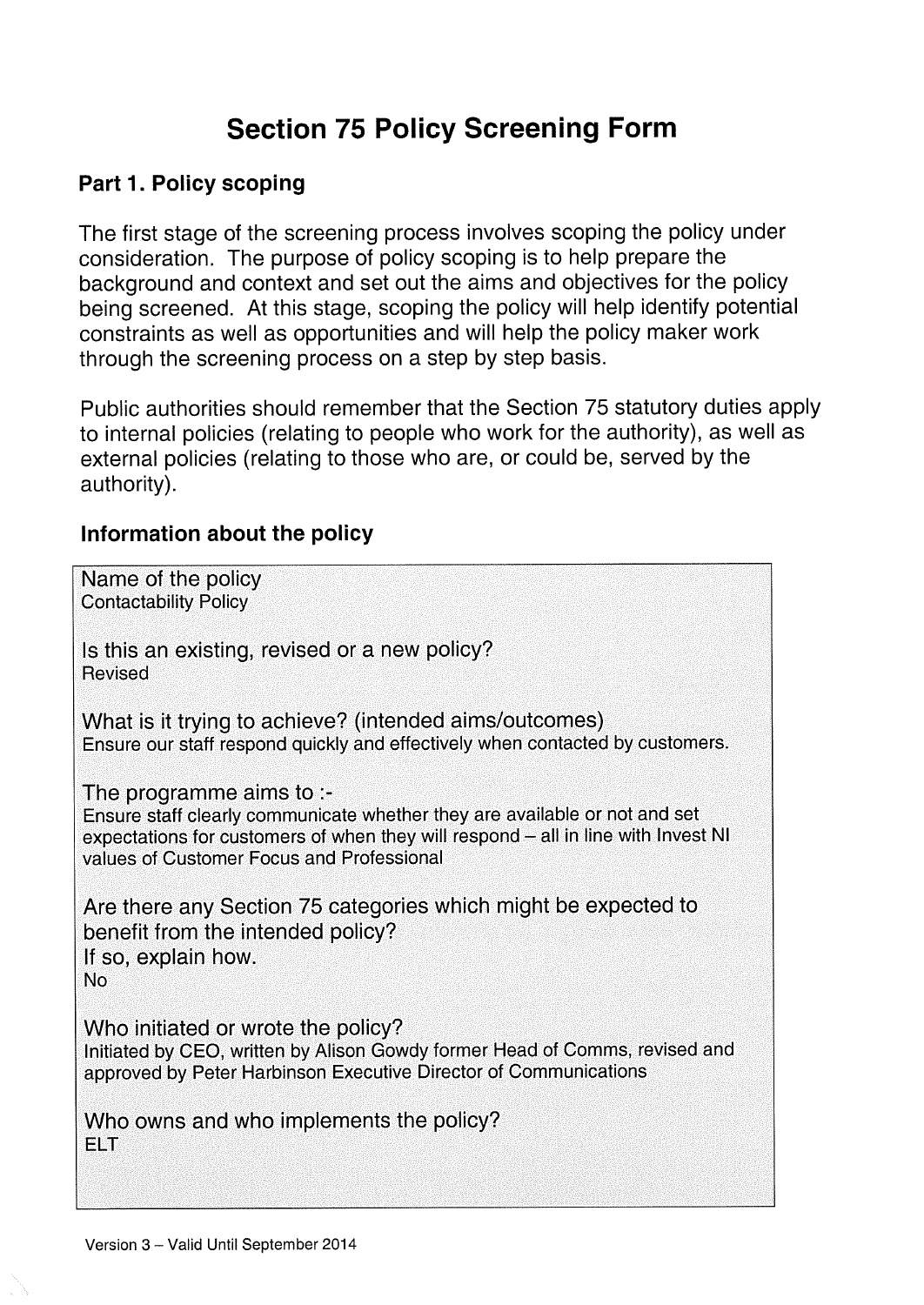#### Implementation factors

Are there any factors which could contribute to/detract from the intended aim/outcome of the policy/decision?

If yes, are they

financial

legislative

<sup>x</sup> other, please specify \_Non compliance

#### Main stakeholders affected

Who are the internal and external stakeholders (actual or potential) that the policy will impact upon?



other, please specify

# Other policies with <sup>a</sup> bearing on this policy

• what are they?

• who owns them?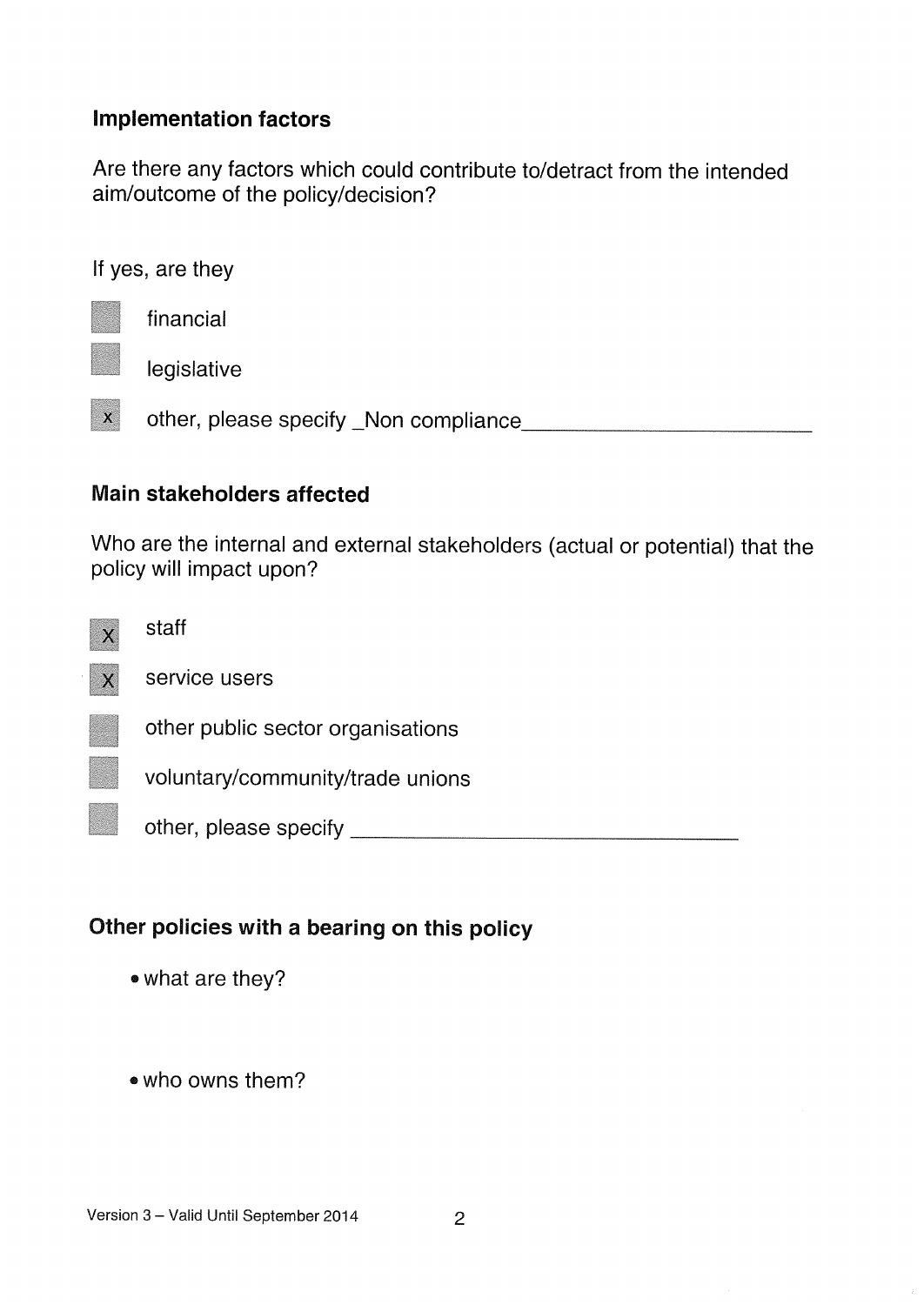# Available evidence

Evidence to help inform the screening process may take many forms. Public authorities should ensure that their screening decision is informed by relevant data.

What evidence/information (both qualitative and quantitative) have you gathered to inform this policy? Specify details for each of the Section 75 categories.

| <b>Section 75</b><br>category | <b>Details of evidence/information</b>                                                                                                                                                                                                       |
|-------------------------------|----------------------------------------------------------------------------------------------------------------------------------------------------------------------------------------------------------------------------------------------|
| Religious<br>belief           | The policy applies to all members of staff fairly and<br>consistently irrespective of which equality group they<br>belong to. There is no evidence to suggest that the<br>policy will lead to an adverse impact on any of the<br>categories. |
| <b>Political</b><br>opinion   | As above                                                                                                                                                                                                                                     |
| Racial group                  | As above                                                                                                                                                                                                                                     |
| Age                           | As above                                                                                                                                                                                                                                     |
| <b>Marital status</b>         | As above                                                                                                                                                                                                                                     |
| Sexual<br>orientation         | As above                                                                                                                                                                                                                                     |
| Men and<br>women<br>generally | As above                                                                                                                                                                                                                                     |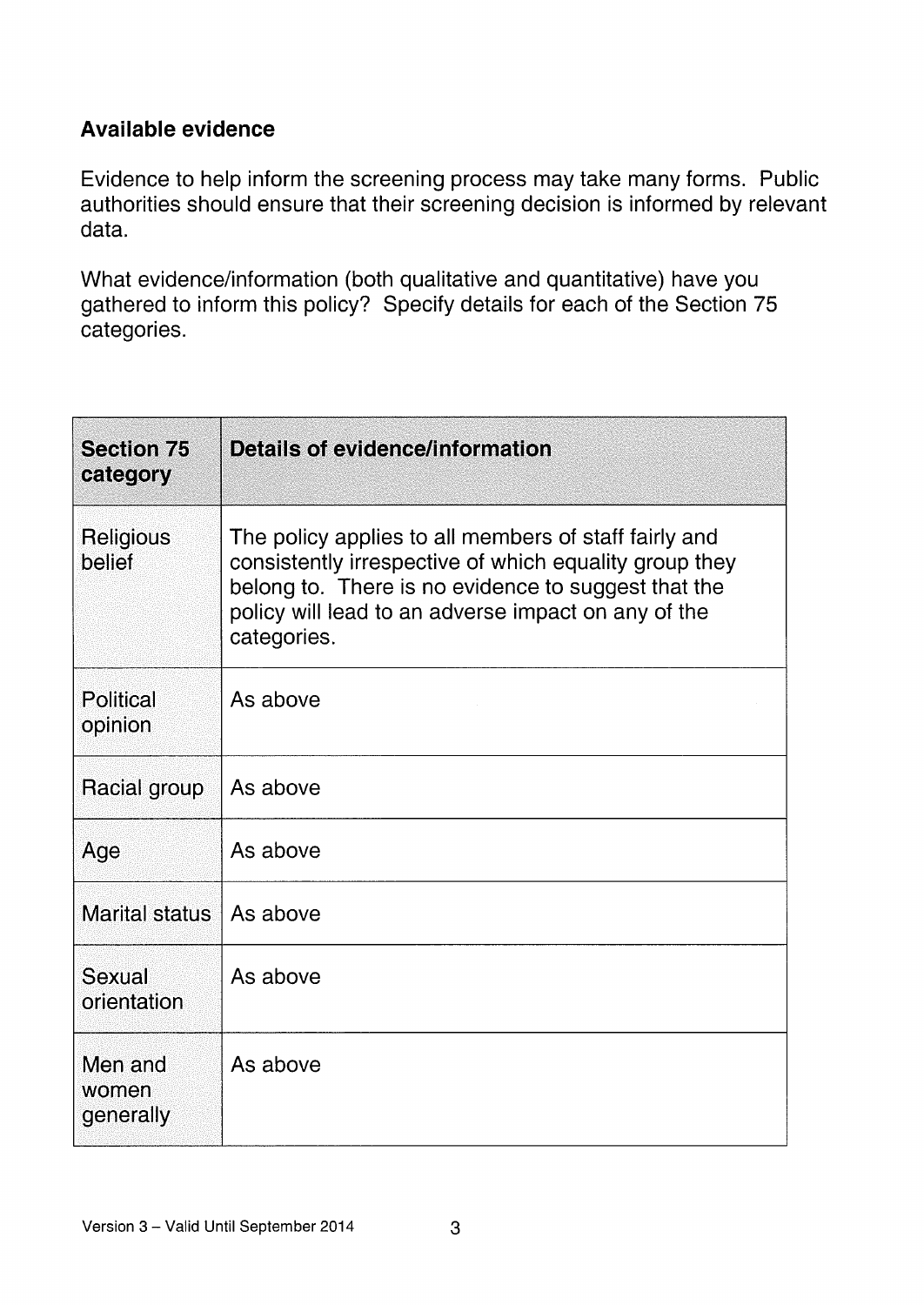| Disability            | As above |
|-----------------------|----------|
| Dependants   As above |          |

#### Needs, experiences and priorities

Taking into account the information referred to above, what are the different needs, experiences and priorities of each of the following categories, in relation to the particular policy/decision? Specify details for each of the Section 75 categories

| <b>Section 75</b><br>category | <b>Details of needs/experiences/priorities</b>                                                                                                |
|-------------------------------|-----------------------------------------------------------------------------------------------------------------------------------------------|
| Religious<br>belief           | The policy applies to all members of staff fairly and<br>consistently and we do not feel it impacts on any<br>particular section 75 category. |
| <b>Political</b><br>opinion   | As above                                                                                                                                      |
| Racial group                  | As above                                                                                                                                      |
| Age                           | As above                                                                                                                                      |
| <b>Marital status</b>         | As above                                                                                                                                      |
| Sexual<br>orientation         | As above                                                                                                                                      |
| Men and<br>women<br>generally | As above                                                                                                                                      |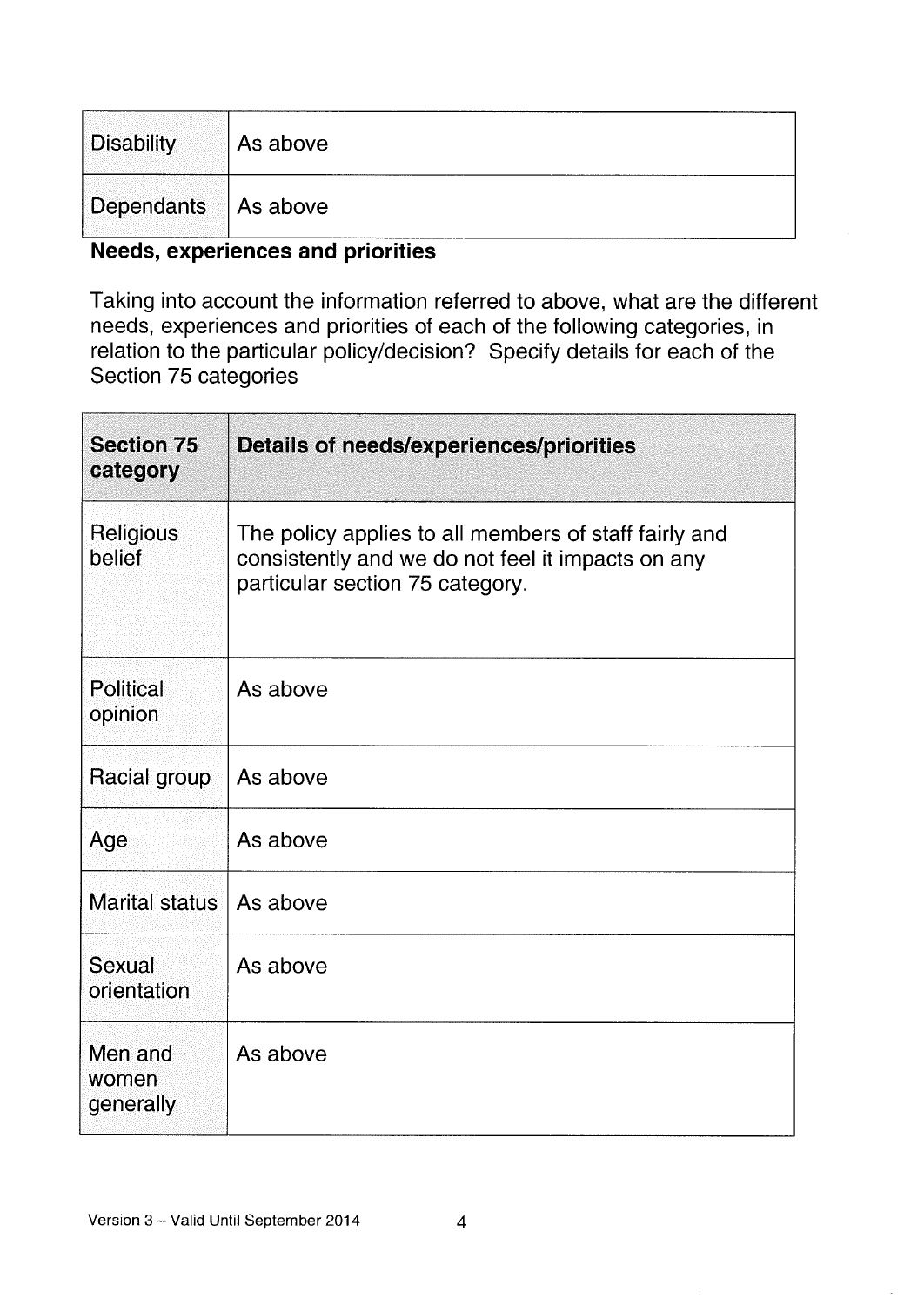| Disability            | As above |
|-----------------------|----------|
| Dependants   As above |          |

# Part 2. Screening questions

# Introduction

In making a decision as to whether or not there is a need to carry out an equality impact assessment, the public authority should consider its answers to the questions 1-4 which are given on pages 66-68 of this Guide.

If the public authority's conclusion is **none** in respect of all of the Section 75 equality of opportunity and/or good relations categories, then the public authority may decide to screen the policy out. If a policy is 'screened out' as having no relevance to equality of opportunity or good relations, a public authority should give details of the reasons for the decision taken.

If the public authority's conclusion is **major** in respect of one or more of the Section 75 equality of opportunity and/or good relations categories, then consideration should be given to subjecting the policy to the equality impact assessment procedure.

If the public authority's conclusion is **minor** in respect of one or more of the Section 75 equality categories and/or good relations categories, then consideration should still be given to proceeding with an equality impact assessment, or to:

- measures to mitigate the adverse impact; or
- the introduction of an alternative policy to better promote equality of opportunity and/or good relations.

# In favour of a 'major' impact

- a) The policy is significant in terms of its strategic importance;
- b) Potential equality impacts are unknown, because, for example, there is insufficient data upon which to make an assessment or because they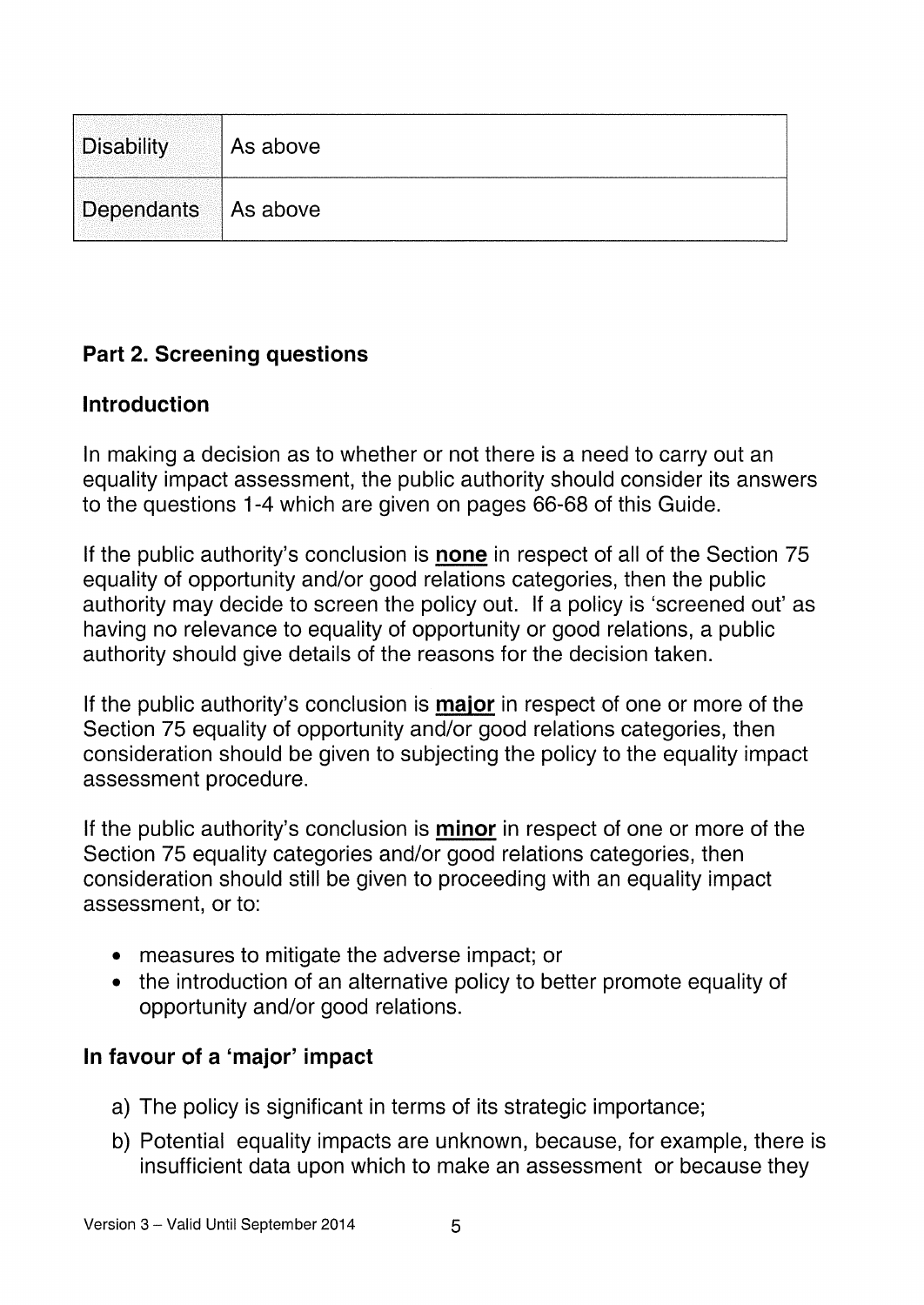are complex, and it would be appropriate to conduct an equality impact assessment in order to better assess them;

- c) Potential equality and/or good relations impacts are likely to be adverse or are likely to be experienced disproportionately by groups of people including those who are marginalised or disadvantaged;
- U) Further assessment offers a valuable way to examine the evidence and develop recommendations in respect of a policy about which there are concerns amongst affected individuals and representative groups, for example in respect of multiple identities;
- e) The policy is likely to be challenged by way of judicial review;
- f) The policy is significant in terms of expenditure.

# In favour of 'minor' impact

- a) The policy is not unlawfully discriminatory and any residual potential impacts on people are judged to be negligible;
- b) The policy, or certain proposals within it, are potentially unlawfully discriminatory, but this possibility can readily and easily be eliminated by making appropriate changes to the policy or by adopting appropriate mitigating measures;
- c) Any asymmetrical equality impacts caused by the policy are intentional because they are specifically designed to promote equality of opportunity for particular groups of disadvantaged people;
- d) By amending the policy there are better opportunities to better promote equality of opportunity and/or good relations.

#### In favour of none

- a) The policy has no relevance to equality of opportunity or good relations.
- b) The policy is purely technical in nature and will have no bearing in terms of its likely impact on equality of opportunity or good relations for people within the equality and good relations categories.

Taking into account the evidence presented above, consider and comment on the likely impact on equality of opportunity and good relations for those affected by this policy, in any way, for each of the equality and good relations categories, by applying the screening questions given overleaf and indicate the level of impact on the group i.e. minor, major or none.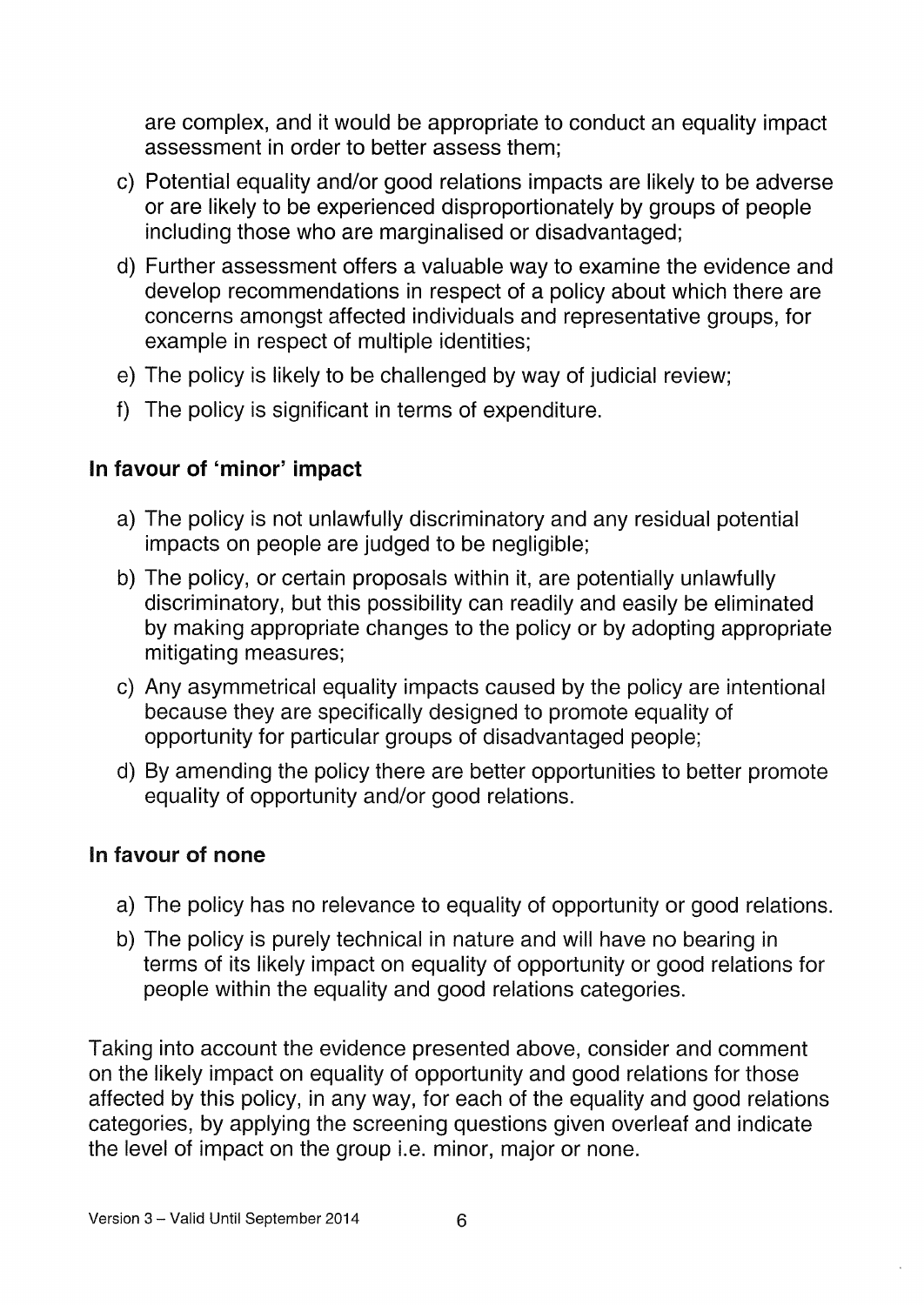# Screening questions

| What is the likely impact on equality of opportunity for those affected<br>I<br>by this policy, for each of the Section 75 equality categories?<br>minor/major/none |                          |                                      |
|---------------------------------------------------------------------------------------------------------------------------------------------------------------------|--------------------------|--------------------------------------|
| Section 75<br>category                                                                                                                                              | Details of policy impact | Level of impact?<br>minor/major/none |
| Religious<br>belief                                                                                                                                                 | N/A                      | <b>None</b>                          |
| <b>Political</b><br>opinion                                                                                                                                         | N/A                      | None                                 |
| Racial<br>group                                                                                                                                                     | N/A                      | <b>None</b>                          |
| Age                                                                                                                                                                 | N/A                      | <b>None</b>                          |
| <b>Marital</b><br>status                                                                                                                                            | N/A                      | <b>None</b>                          |
| Sexual<br>orientation                                                                                                                                               | N/A                      | <b>None</b>                          |
| Men and<br>women<br>generally                                                                                                                                       | N/A                      | <b>None</b>                          |
| <b>Disability</b>                                                                                                                                                   | N/A                      | None                                 |
| Dependants                                                                                                                                                          | N/A                      | <b>None</b>                          |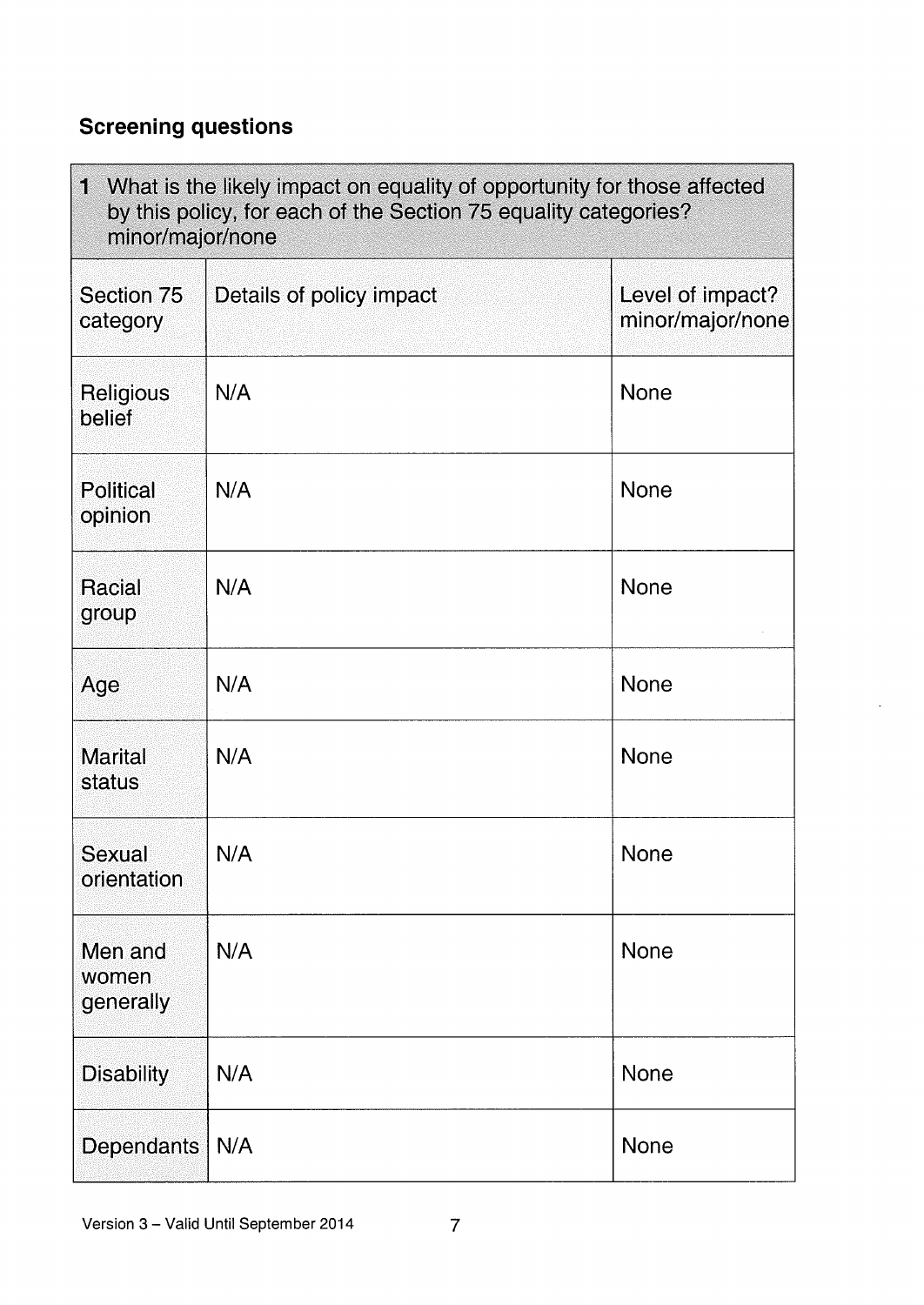| $\overline{2}$<br>Are there opportunities to better promote equality of opportunity for<br>people within the Section 75 equalities categories? |                         |                                                                                                             |  |
|------------------------------------------------------------------------------------------------------------------------------------------------|-------------------------|-------------------------------------------------------------------------------------------------------------|--|
| Section 75<br>category                                                                                                                         | If Yes, provide details | If No, provide reasons                                                                                      |  |
| Religious<br>belief                                                                                                                            |                         | No as this action does<br>not provide opportunities<br>to promote equality<br>amongst particular<br>groups. |  |
| <b>Political</b><br>opinion                                                                                                                    |                         | As above                                                                                                    |  |
| Racial<br>group                                                                                                                                |                         | As above                                                                                                    |  |
| Age                                                                                                                                            |                         | As above                                                                                                    |  |
| <b>Marital</b><br>status                                                                                                                       |                         | As above                                                                                                    |  |
| Sexual<br>orientation                                                                                                                          |                         | As above                                                                                                    |  |
| Men and<br>women<br>generally                                                                                                                  |                         | As above                                                                                                    |  |
| <b>Disability</b>                                                                                                                              |                         | As above                                                                                                    |  |
| <b>Dependants</b>                                                                                                                              |                         | As above                                                                                                    |  |

**The Common**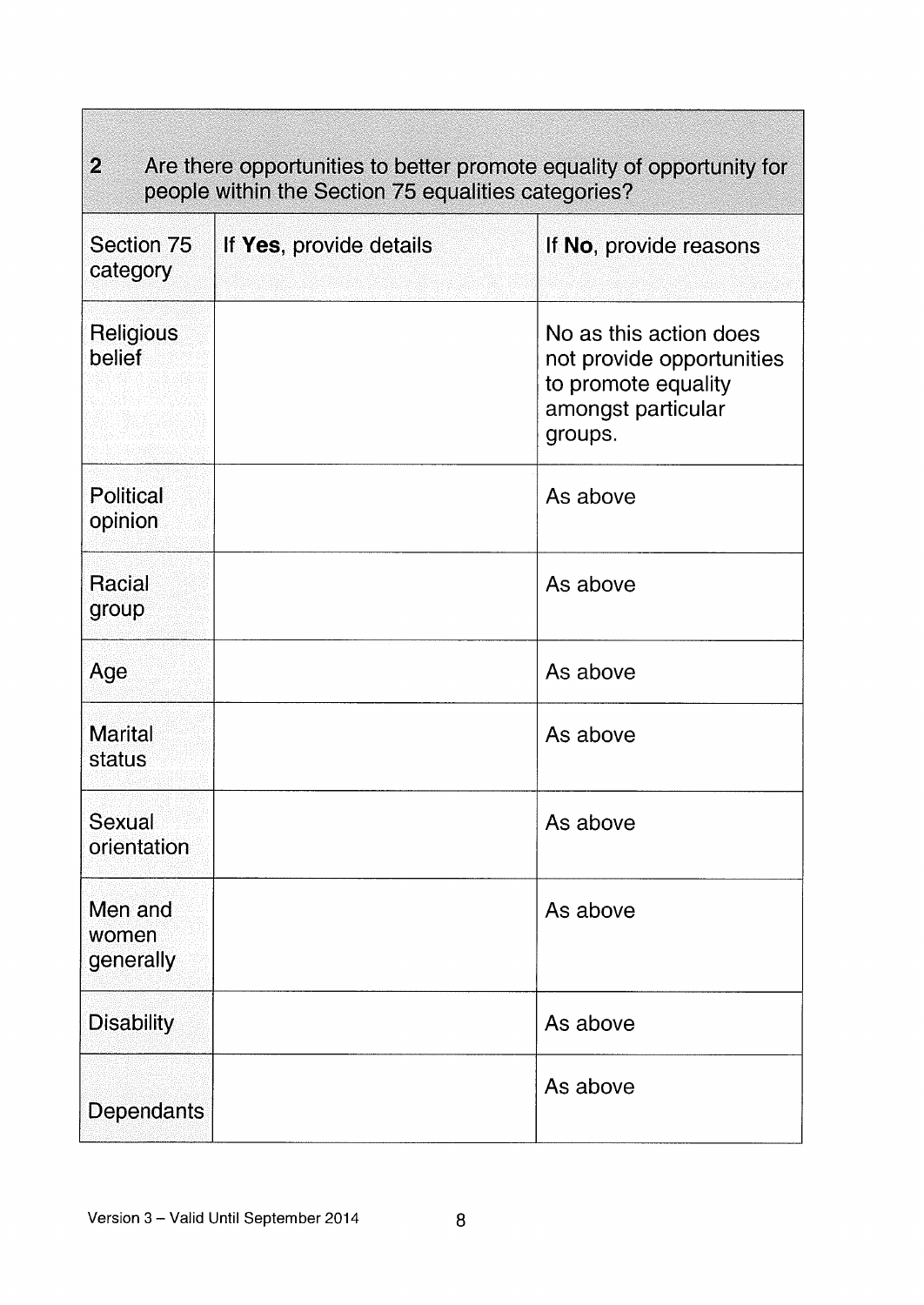| 3 To what extent is the policy likely to impact on good relations between<br>people of different religious belief, political opinion or racial group?<br>minor/major/none |                          |                                     |
|---------------------------------------------------------------------------------------------------------------------------------------------------------------------------|--------------------------|-------------------------------------|
| Good<br>relations<br>category                                                                                                                                             | Details of policy impact | Level of impact<br>minor/major/none |
| Religious<br>belief                                                                                                                                                       | <b>None</b>              | <b>None</b>                         |
| <b>Political</b><br>opinion                                                                                                                                               | <b>None</b>              | <b>None</b>                         |
| Racial<br>group                                                                                                                                                           | None                     | <b>None</b>                         |

| 4 Are there opportunities to better promote good relations between<br>people of different religious belief, political opinion or racial group? |                         |                                                                                                             |  |
|------------------------------------------------------------------------------------------------------------------------------------------------|-------------------------|-------------------------------------------------------------------------------------------------------------|--|
| Good<br>relations<br>category                                                                                                                  | If Yes, provide details | If No, provide reasons                                                                                      |  |
| Religious<br>belief                                                                                                                            |                         | No as this action does<br>not provide opportunities<br>to promote equality<br>amongst particular<br>groups. |  |
| Political<br>opinion                                                                                                                           |                         | As above                                                                                                    |  |
| <b>Racial</b><br>group                                                                                                                         |                         | As above                                                                                                    |  |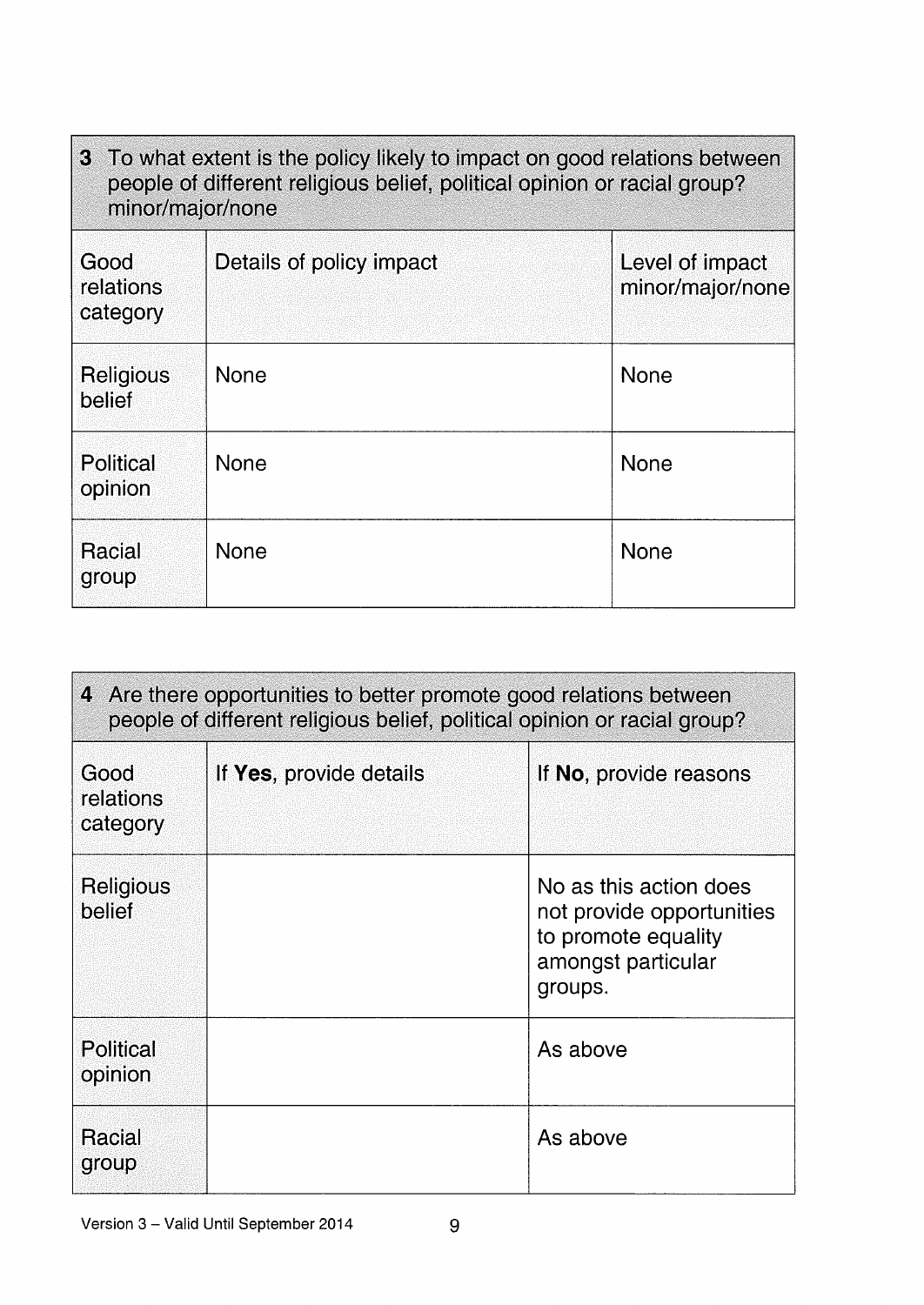# Additional considerations

## Multiple identity

Generally speaking, people can fall into more than one Section 75 category. Taking this into consideration, are there any potential impacts of the policy/decision on people with multiple identities? (For example; disabled minority ethnic people; disabled women; young Protestant men; and young lesbians, gay and bisexual people).

Provide details of data on the impact of the policy on people with multiple identities. Specify relevant Section 75 categories concerned.

N/A

## Part 3. Screening decision

If the decision is not to conduct an equality impact assessment, please provide details of the reasons.

It is not considered necessary for this action.

If the decision is not to conduct an equality impact assessment the public authority should consider if the policy should be mitigated or an alternative policy be introduced.

No mitigation necessary

If the decision is to subject the policy to an equality impact assessment, please provide details of the reasons.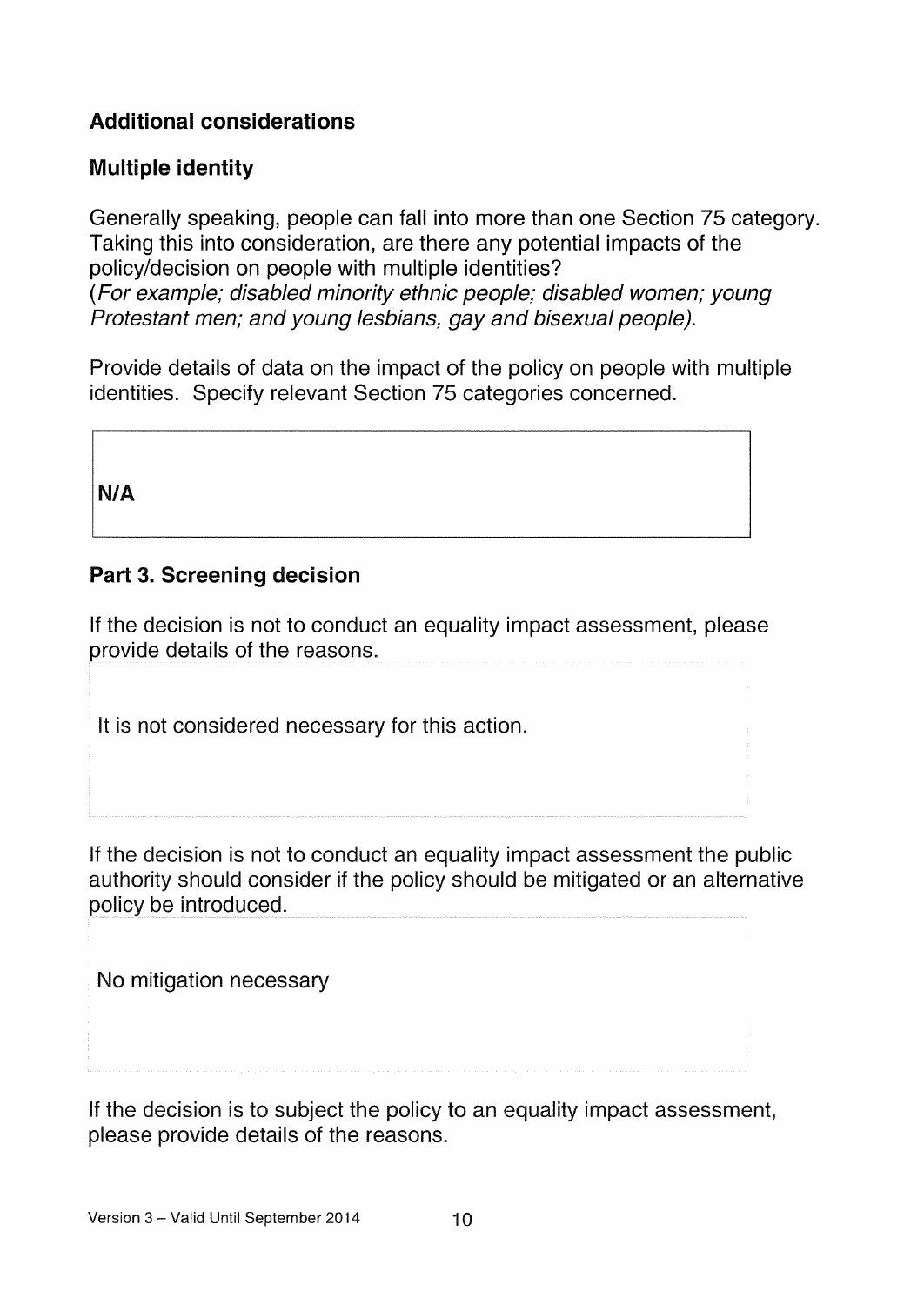#### N/A

All public authorities' equality schemes must state the authority's arrangements for assessing and consulting on the likely impact of policies adopted or proposed to be adopted by the authority on the promotion of equality of opportunity. The Commission recommends screening and equality impact assessment as the tools to be utilised for such assessments. Further advice on equality impact assessment may be found in a separate Commission publication: Practical Guidance on Equality Impact Assessment.

## Mitigation

When the public authority concludes that the likely impact is 'minor' and an equality impact assessment is not to be conducted, the public authority may consider mitigation to lessen the severity of any equality impact, or the introduction of an alternative policy to better promote equality of opportunity or good relations.

Can the policy/decision be amended or changed or an alternative policy introduced to better promote equality of opportunity and/or good relations?

If so, give the reasons to support your decision, together with the proposed changes/amendments or alternative policy.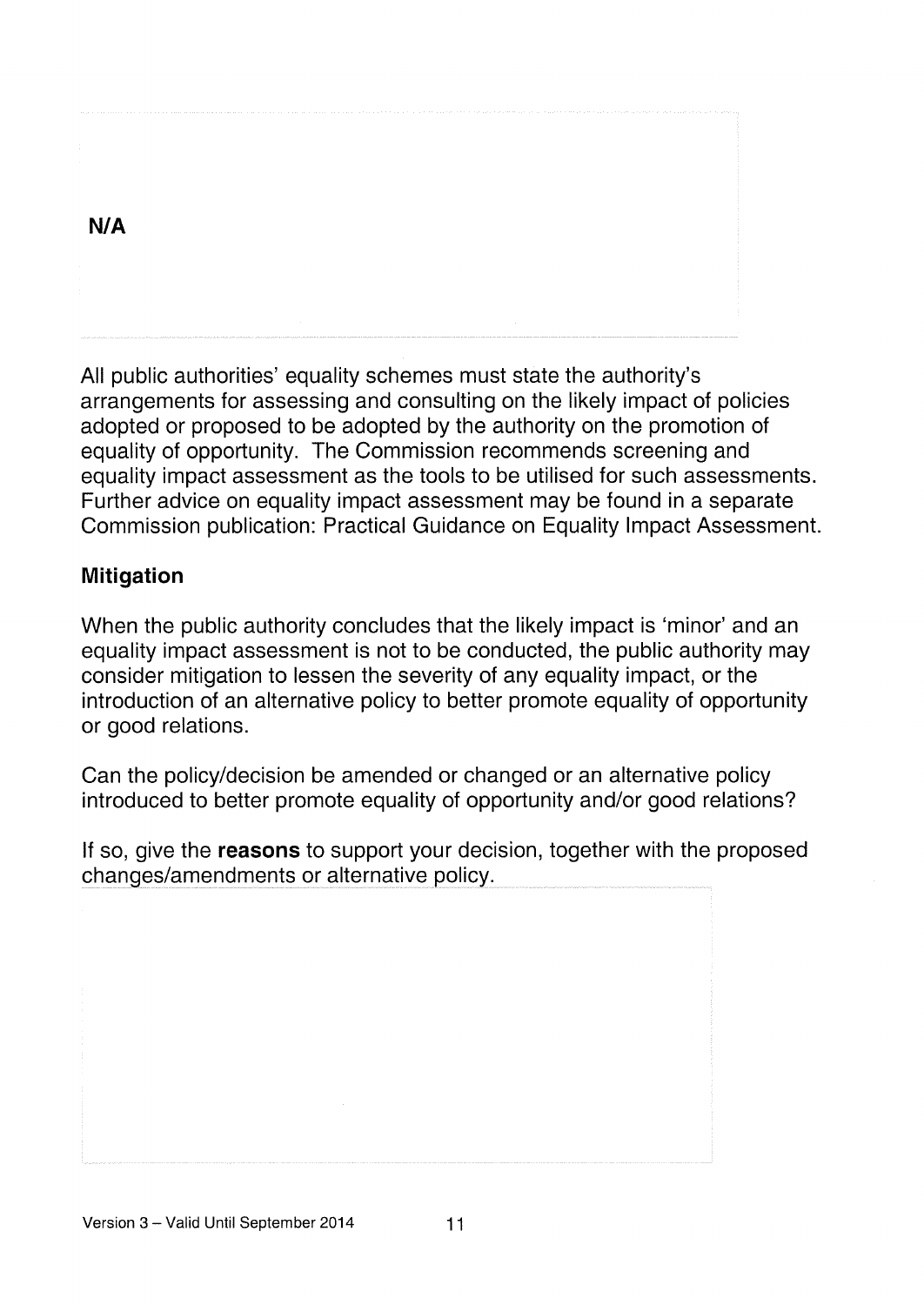# Timetabling and prioritising

Factors to be considered in timetabling and prioritising policies for equality impact assessment.

If the policy has been 'screened in' for equality impact assessment, then please answer the following questions to determine its priority for timetabling the equality impact assessment.

On a scale of <sup>1</sup> -3, with <sup>1</sup> being the lowest priority and 3 being the highest, assess the policy in terms of its priority for equality impact assessment.

| <b>Priority criterion</b>                            | Rating<br>$(1-3)$ |
|------------------------------------------------------|-------------------|
| Effect on equality of opportunity and good relations |                   |
| Social need                                          |                   |
| Effect on people's daily lives                       |                   |
| Relevance to a public authority's functions          |                   |

Note: The Total Rating Score should be used to prioritise the policy in rank order with other policies screened in for equality impact assessment. This list of priorities will assist the public authority in timetabling. Details of the Public Authority's Equality Impact Assessment Timetable should be included in the quarterly Screening Report.

Is the policy affected by timetables established by other relevant public authorities?

If yes, please provide details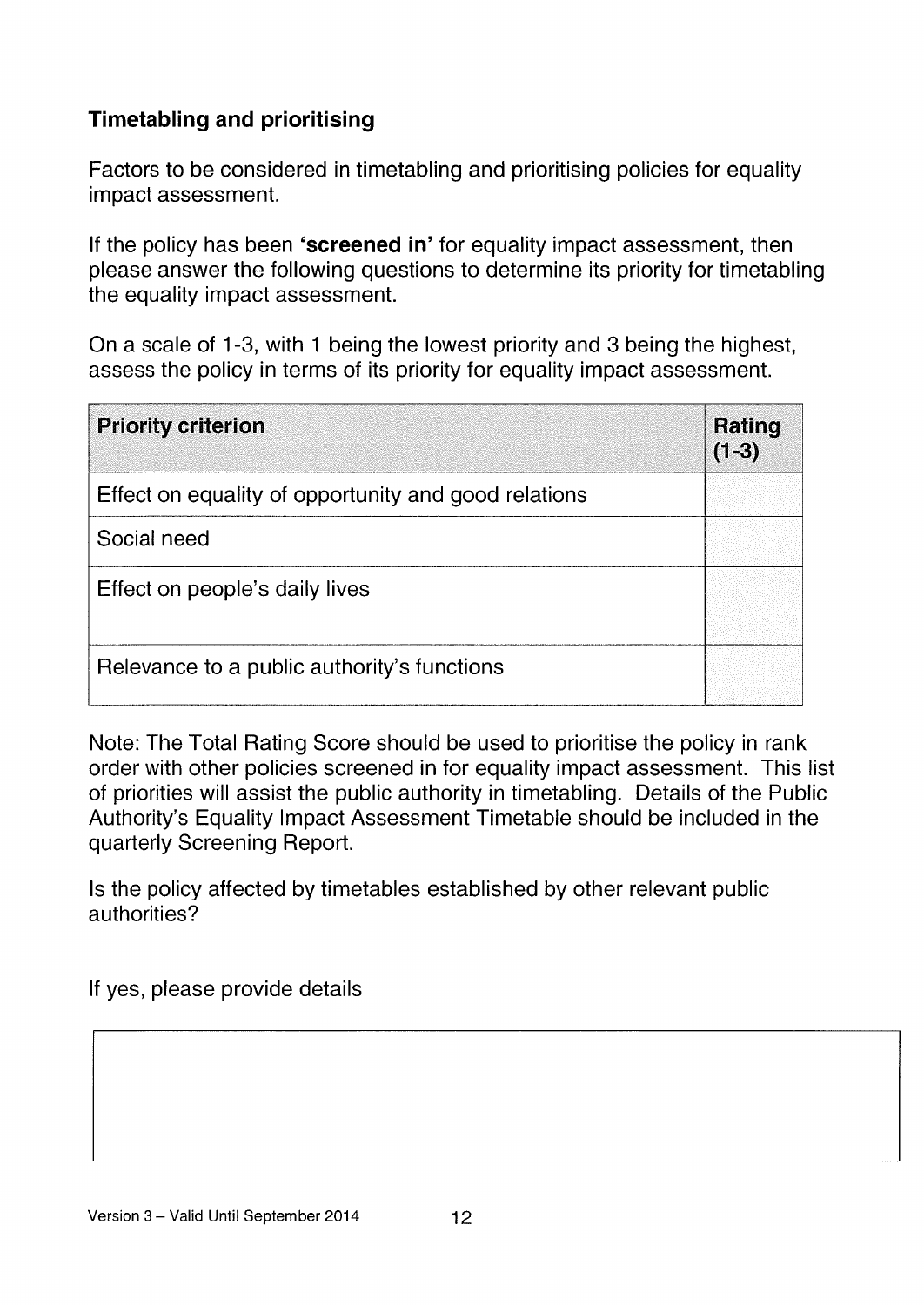# Part 4. Monitoring

Public authorities should consider the guidance contained in the Commission's Monitoring Guidance for Use by Public Authorities (July 2007).

The Commission recommends that where the policy has been amended or an alternative policy introduced, the public authority should monitor more broadly than for adverse impact (See Benefits, P.9-10, paras 2.13— 2.20 of the Monitoring Guidance).

Effective monitoring will help the public authority identify any future adverse impact arising from the policy which may lead the public authority to conduct an equality impact assessment, as well as help with future planning and policy development.

## Part 5 - Approval and authorisation

| <b>Screened by:</b> | <b>Position/Job Title</b>                     | Date     |
|---------------------|-----------------------------------------------|----------|
| Julia Scott         | Communications<br><b>Equality Coordinator</b> | 08.04.14 |
| <b>Approved by:</b> |                                               |          |
|                     | Internal Comms                                |          |
|                     |                                               |          |

Note: A copy of the Screening Template, for each policy screened should be 'signed off' and approved by a senior manager responsible for the policy, made easily accessible on the public authority's website as soon as possible following completion and made available on request.